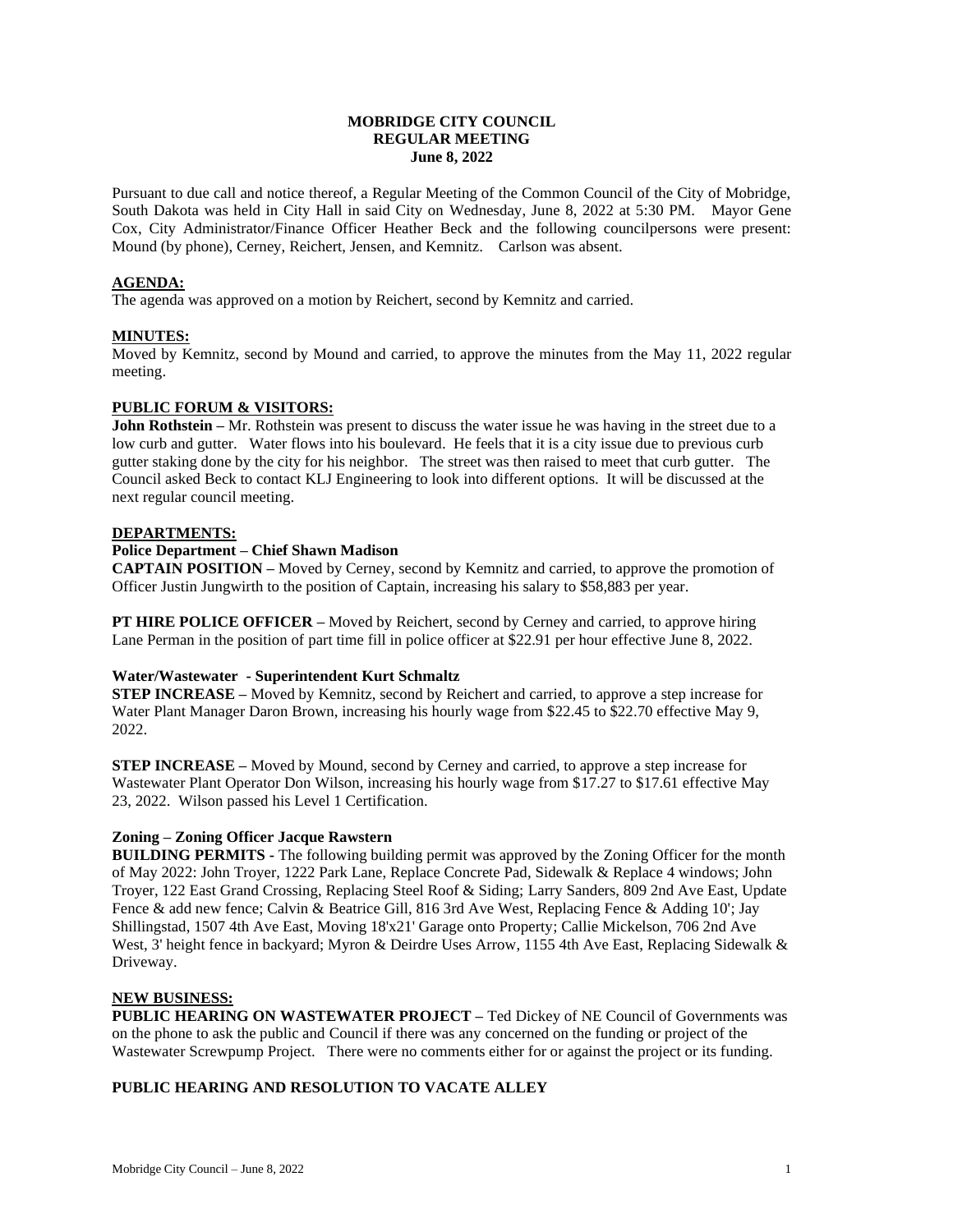A petition was filed with the finance office to vacate an alley located between Lots One (1), Two (2), Three (3) and Lots Four (4), Five (5) And Six (6), all in Block Fourteen (14), Draeger's First Addition to Mobridge, Walworth County, South Dakota, and also between Lots One (1) and Two (2), Block Two (2), Draeger's Second Addition to Mobridge, Walworth County, South Dakota. The petition was submitted by property owners Barbara Opie, Holly Heintzman, Heidi Roshau and Jesse Roshau. The alley has never been used for travel or graded as an alley. Hearing no comments for or against, moved by Mound, second by Kemnitz and carried, to approve Resolution 22-10, resolution to vacate platted alley.

# **RESOLUTION NO. 22-10 RESOLUTION TO VACATE**  THE **PLATTED ALLEY** BETWEEN LOTS ONE (1), TWO (2), THREE (3) and LOTS FOUR (4), FIVE (5) AND SIX (6), all in BLOCK FOURTEEN (14), DRAEGER'S FIRST ADDITION TO MOBRIDGE, WALWORTH COUNTY, SOUTH DAKOTA, **and** also BETWEEN LOT ONE (1) and LOT TWO (2), BLOCK TWO (2), DRAEGER'S SECOND ADDITION TO MOBRIDGE, WALWORTH COUNTY, SOUTH DAKOTA

WHEREAS, the owners of the real property abutting on both sides of the platted alley between Lots One (1), Two (2) and Three (3), Four (4), Five (5) and Six (6), Block Fourteen (14), Draeger's First Addition to Mobridge, Walworth County, South Dakota, and Lots One (1) and Two (2), Block Two (2), Draeger's Second Addition to Mobridge, Walworth County, South Dakota, according to the recorded plat thereof, have signed a Petition to vacate the alley; and

WHEREAS, the property owned by the petitioners would be better used if the alley was closed; and

WHEREAS, there would be **no** benefit to the public by keeping the alley open; and

WHEREAS, notice of time and place for hearing has been published and the hearing having been held;

NOW THEREFORE, the City of Mobridge hereby resolves to vacate the alley between Lots One (1), Two (2), Three (3) and Lots Four (4), Five (5) And Six (6), all in Block Fourteen (14), Draeger's First Addition to Mobridge, Walworth County, South Dakota, and also between Lots One (1) and Two (2), Block Two (2), Draeger's Second Addition to Mobridge, Walworth County, South Dakota, according to the recorded plat thereof, subject to any existing easements of record.

**PUBLIC HEARING FOR TEMPORARY LIQUOR LICENSE -** Hearing no comments for or against, moved by Jensen, second by Cerney and carried, to approve a temporary liquor permit to Mobridge Rodeo Association for the annual rodeo located at the rodeo arena July 1-4, 2022.

The other special events licenses were withdrawn by the applicants at this time.

**CONTRACT FOR THE AIRPORT FUEL TANK PROJECT –** Moved by Reichert, second by Cerney and carried, to approve the contract with O'Day Equipment, LLC for the installation of a new Jet A fuel system in the amount of \$762,435.87.

#### **DISCUSSION AND INFORMATION:**

**FINANCIAL REPORT –** The financial report will be sent out via email once some banking issues have been resolved.

#### **PAYMENT OF BILLS:**

Moved by Kemnitz, second by Jensen and carried, to approve the following bills for payment: Accounts Management Inc., garnishment 227.40; Aflac, insurance 906.34; Airside Solutions, repair & maintenance 375.34; Aqua-Pure, chemicals 2,985.86; Avera Occupational Medicine, prof. services 83.00; Badger Meter, prof. services 106.62; Banyon Data System, prof. services 590.00; Borah's Automotive & Recycling, vehicle maintenance 300.00; Brady Schafer, refund 23.61; Bridge City Small Engine, repair & maintenance 41.48; Cam Wal, street lights 240.60; Cardmember Services, prof. services/radio maintenance/travel & conference/other services 406.81; Center Point Large Print, books 47.94; Central